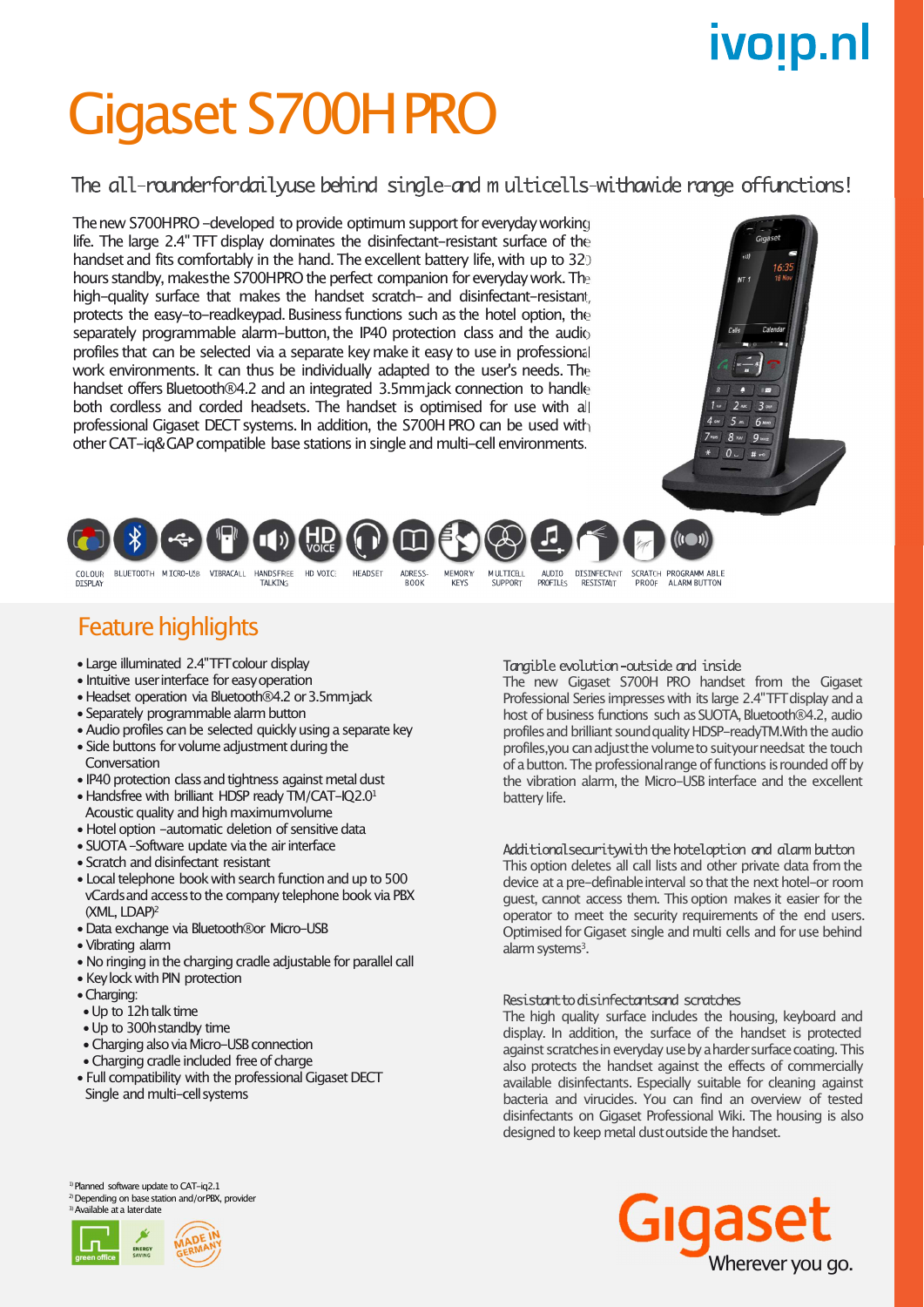## ivoip.nl

## Gigaset S700HPRO

The all-rounderfor daily use behind single-and multi cells-with a wide range of functions!

### Technical data

#### Userinterface

- •Illuminated, graphical 2,4"-TFTQVGAcolour display, 240x320 Pixel, up to 8 lines and 65.000colours
- •Intuitive, modern userinterface with icons, display keys,five way navikey, function keys

#### Phonebook and dialling

- •Addressbookwith up to 500vCard entries
- vCard entries: first and last name, three numbers, email, date reminder, VIP melodies and picture caller ID
- PBX-directory access with search (LDAP and XML)<sup>2</sup>
- $\bullet$  Public online directory search with auto lookup
- 3 separate calls lists (missed/incoming/outgoing) with 20 entries each with CLIP/CNIPand time/date
- Redialling of last 20 numbers entered
- Short dial keys (soft keys, 9 numeric keys)
- Mute key, key lock and flash key
- •Automatic redial function

### **Connectivity**

Flexible connection options with the S700HPRO



<sup>1)</sup> Planned software undate to CAT-ig2.1

<sup>2)</sup> Depending on base station and/orPBX, provider

#### Receiving calls

- Caller indication displayed via CLIP, picture CLIP and CNIP
- Individual ringer melodies for VIP entries and internal callers
- •Anonymous call silencing
- •Vibrating alert

#### Missed calls

- Signalled via display and illuminated message waiting indicator
- List showing up to 20 missed calls with caller indication
- Local missed call list behind 3rd party single and multicell systemswith GAP
- Direct dialling of the missed call list

#### Audio

- •HD Audio supporting HDSP™/CAT-IQ2.0
- Hands free talking with excellent audio quality
- Side keys for easy volume adjustment
- 32 selectable ringer melodies with 5 volume levels and crescendo
- Selectable audio profiles (personal, silent and loud)
- Headset via Bluetooth or 3.5-mmjack

#### Keypad

- •Illuminated and scratch resistant
- •Message waiting key with blinking LED
- •Separate R-button
- Profile key to apply personal, silent and loud settings directly
- Side keys for easy volume adjustment
- •Keylock (#-key)with PIN protection
- Mute-button

#### Hotel-option

Thisnew Gigaset option offers:

- Data such as call lists can be deleted on a time-controlled basis
- Blocking soft key programming
- Voicemailfunction can be activated/deactivated
- The Bluetooth menu is deactivated
- $\bullet$  A reduced calendar function  $-$ no entries possible
- •Reset codes for the:
- Restoring the default menu language
- Restoring the default screen saver
- Restricted use of the Micro-USB port:
- •Data exchange
- GigasetQuickSync software cannot be used
- The disaster recovery system can still be used
- become
- Charging via USB is still possible

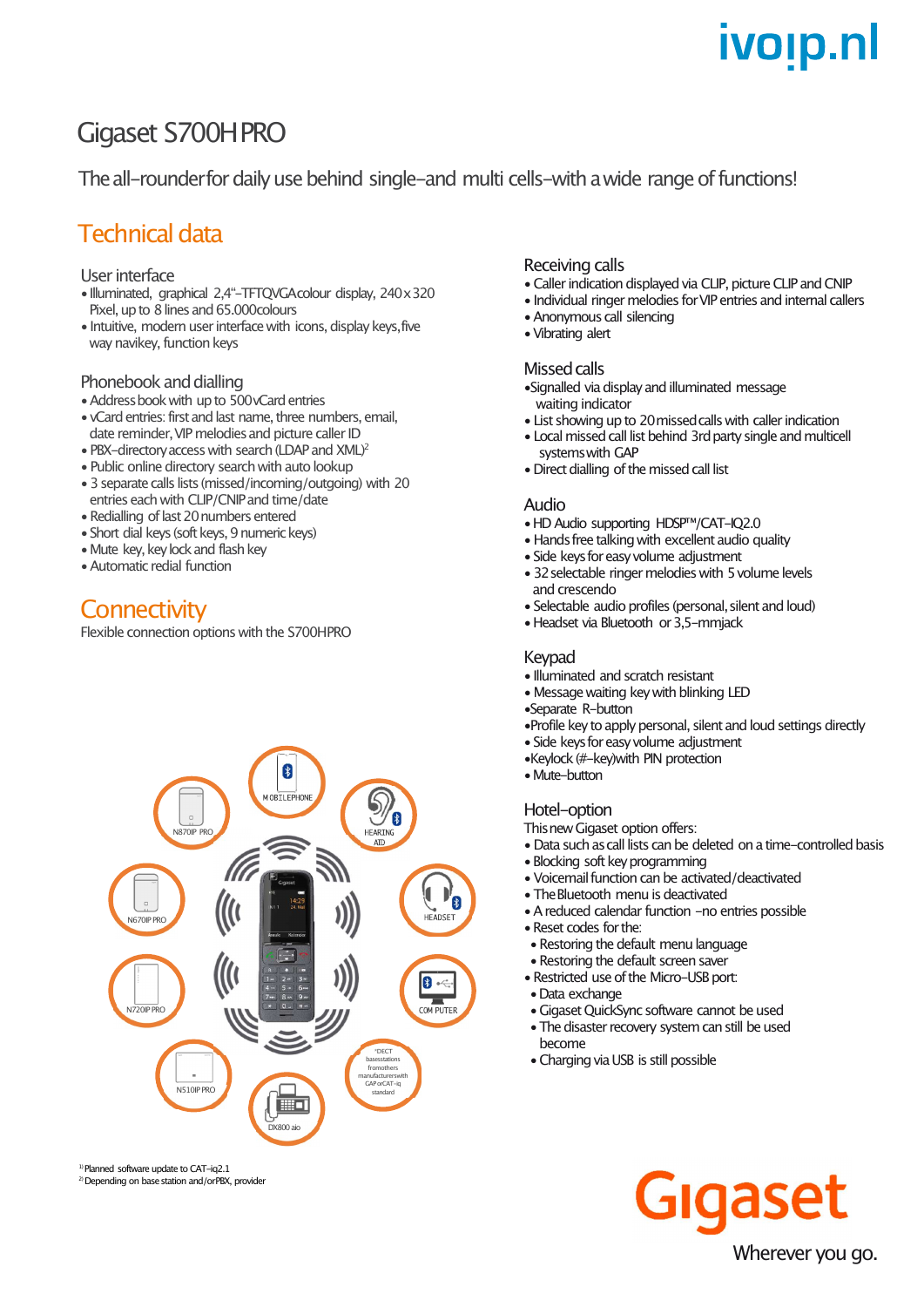## ivo<sub>!</sub>p.nl

## Gigaset S700HPRO

The all-rounderfordailyuse behind single-and multicells-withawide range offunctions!

#### Additional features<sup>2</sup>

- •Organiser with calendar and reminder functions
- •Email-Reader
- •Info services
- Screensaver (picture, slideshow, clock, info service)
- Battery charge also in power off state
- •Warning tones when out of the DECTrange and visa versa
- Silent charger mode during parallel ringing with other phone registered at the same user

#### Gigaset OuickSync-Software

Software free to download for Windows and OSX. Connect via micro-USBor Bluetooth®

- Synchronize your handset directory with Microsoft Outlook®
- •Upload of caller pictures / screensaver pictures
- •Upload ringtones from computer to handset
- Firmware update
- •Computer telephony integration (CTI):
- Direct dialling of Microsoft Outlook®contacts
- Display of incoming calls on the computer -both on Windows and OSX

#### **Compatibility**

•Optimized and recommended for:

#### GigasetDECT IPsinglecellsystems:

- Gigaset N670IP PRO
- Gigaset N510IP PRO

#### GigasetDECT IPmulticellsystems:

- •Gigaset N870IP PROmulticell system
- •Gigaset N720IP PROmulticell system
- GAP and CAT-igcompatible DECT base stations (single and multicell systems)

#### Interfaces

- •DECT
- Bluetooth®
- Bluetooth®headset (handsfree and headset profile)
- Data exchange and firmware update with Gigaset QuickSync
- vCard exchange with mobile phones
- Micro-USB
- Charging function
- Data exchange and firmware update with Gigaset **OuickSync**
- •3,5mmheadset connector

#### DECT range

- Indoor range: up to 50 meters
- Outdoor range: up to 300 meters

#### ECO-DECTfeatures

- Up to 60% less energy consumption through energy-savingpower supply unit
- ECO mode -Manual reduction of the transmission power of the Base station and all registered handsets
- Variable reduction of the transmissionpower depending on the distance between handset and base station (handset only)

#### Operation time

- Up to 13 hours of talk time
- Up to 320 hours of standby time